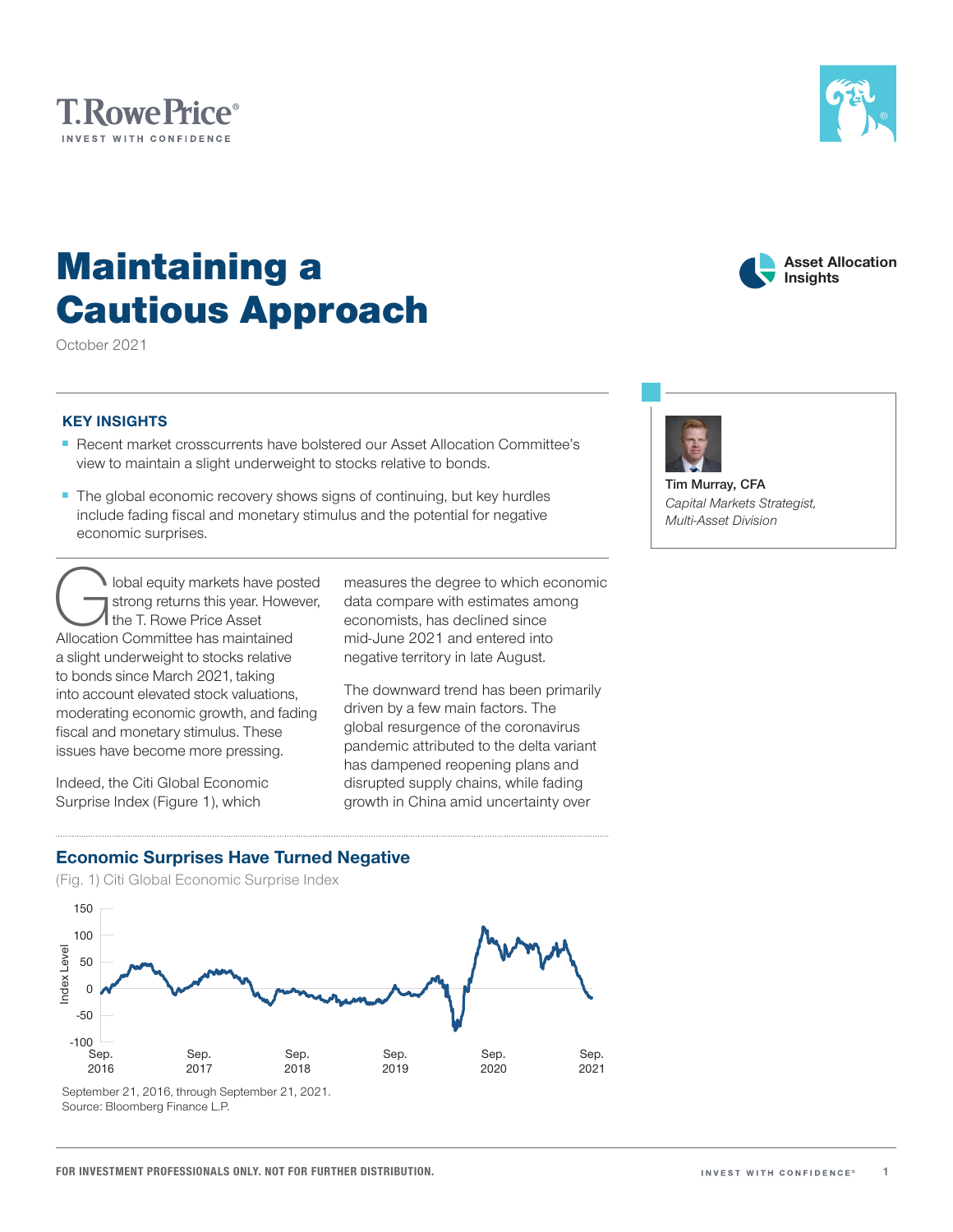### **Fading Stimulus**

(Fig. 2) Change in assets of the four largest central banks<sup>1</sup> vs. equity market performance



**Past performance is not a reliable indicator of future performance.**

Sources: Bloomberg Finance L.P. and MSCI. T. Rowe Price analysis using data from FactSet Research Systems Inc. All rights reserved. See Additional Disclosures. <sup>1</sup> The four largest central banks are U.S. Federal Reserve, European Central Bank, Bank of Japan, and Central Bank of China.

> the country's regulatory policy changes has also weighed on expectations. While we expect these pressures to potentially dissipate in the intermediate term, they are likely to remain sources of volatility in the near future.

> Fiscal stimulus continues to support economies, though funding levels have decreased significantly since 2020 as economic activity has largely normalized. Further, substantial new fiscal spending in the U.S. faces legislative hurdles and is likely to be below previous estimates. Spending proposals on infrastructure and climate change are being debated,

as are corporate tax rate increases to pay for them. Meanwhile, monetary stimulus is likely approaching a notable inflection point, with the U.S. Federal Reserve signaling intentions to begin tapering its asset purchase program. Historically, reduced liquidity has coincided with weaker equity market performance (Figure 2).

We believe that the global economy remains relatively strong, but our committee's determination to retain a slight underweight to equities is based on our view that economic headwinds over the near term could cause volatility.

#### **Additional Disclosures**

MSCI. MSCI and its affiliates and third party sources and providers (collectively, "MSCI") makes no express or implied warranties or representations and shall have no liability whatsoever with respect to any MSCI data contained herein. The MSCI data may not be further redistributed or used as a basis for other indices or any securities or financial products. This report is not approved, reviewed, or produced by MSCI. Historical MSCI data and analysis should not be taken as an indication or guarantee of any future performance analysis, forecast or prediction. None of the MSCI data is intended to constitute investment advice or a recommendation to make (or refrain from making) any kind of investment decision and may not be relied on as such.

Financial data and analytics provider FactSet. Copyright 2021 FactSet. All Rights Reserved.